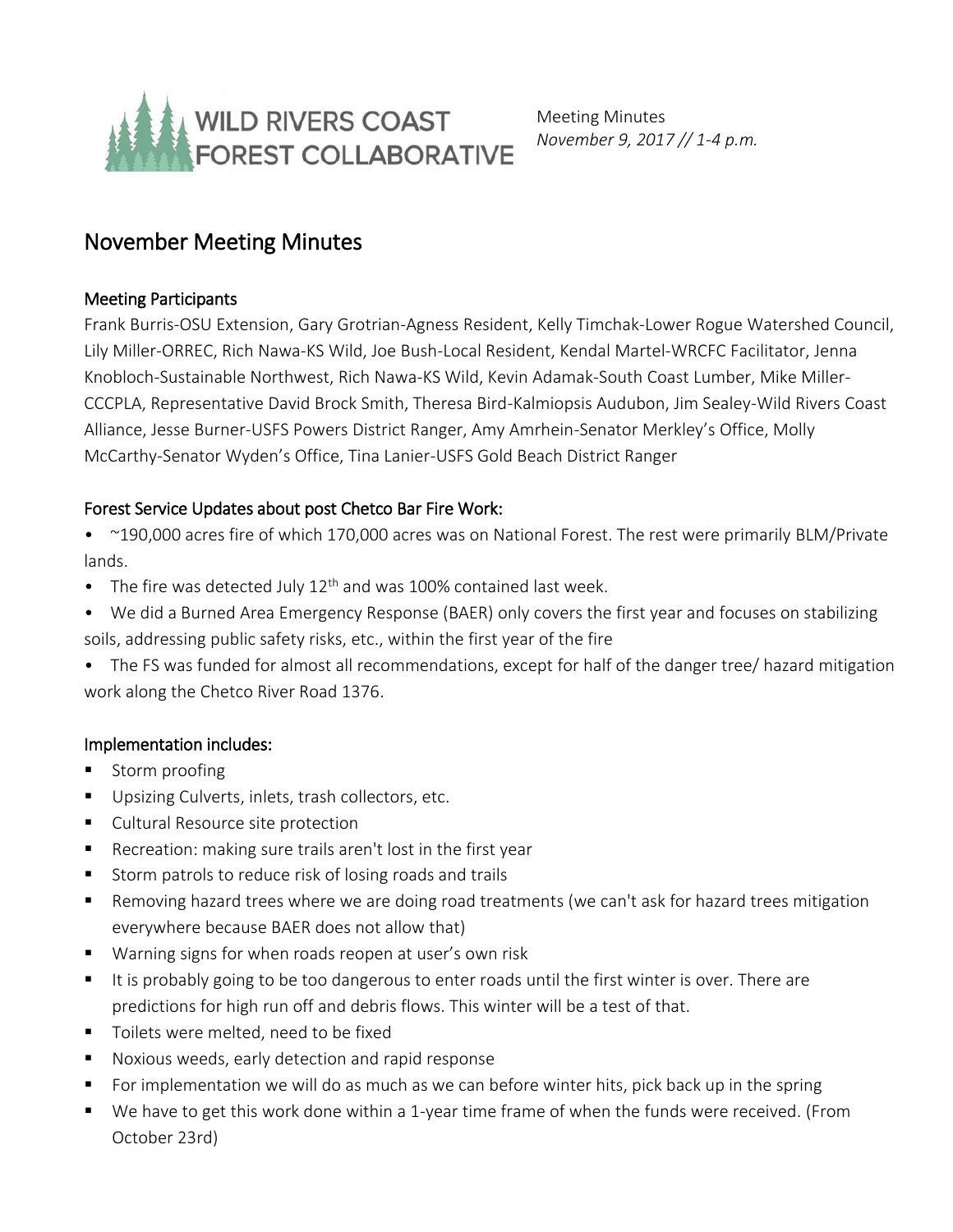### Hazard Tree and Danger Tree Mitigation

- Hazard trees are trees that can fall on campsites and where people congregate. Danger trees are moving targets- along trails, roads, and public/private boundaries.
- **The Forest Service is looking at danger tree mitigation in the Chetco Bar Fire area as well as the High** Cascades and Miller complex fires, and they will be using categorical Exclusions for these projects.
- The FS expect decisions on these CE's in a couple weeks for the  $\sim$ 300 miles of impacted road, at which time we will begin implementation.
- The FS hopes that work will include some commercial harvest to offset costs.
- The roadside buffer is generally 1.5 tree lengths on both sides, but that can change depending on slope and other factors.

Q: How much revenue will be generated from hazard tree removal?

A: There is a FS team working on that in Medford, but they won't know until the contracting process.

Q: How many acres of matrix land was burned in high severity?

A: 13,000 in moderate and high severity. Note that roads are not only in matrix, but go through other kinds of land. Whatever salvage logging is done in the matrix land is in addition to what will be removed along the roads.

### Implementation right now

- The FS has started danger tree mitigation work up to the wilderness retreat where the private landowners go on Chetco River Road. We have it open up to Nook Bar. They are trying to get it open up to South Fork Campground, but this all depends on weather.
- South Coast has been doing most of that work. Kevin Adamak said that because of the weather, some of the larger trees between Nook and Redwood are going to be left until the conditions are less dangerous. This work is being paid for through road use fees, instead of paying those fees, SCL is getting credit for the work on those roads.

## Jesse Burner, USFS Powers District: Jesse is leading the Chetco Bar salvage project:

Rapid Assessment Team came to the forest 2 weeks ago to evaluate salvage:

- The team is mostly regional office specialists, also some local specialists.
- Report went out to Forest Leadership Team and they are preparing an EA for salvage for primarily matrix land. There is a priority for treatment along private land boundaries, about 1500 acres.
- They are estimating 15-25 million board feet (initial analysis)
- There is a very compressed schedule for EA, the FS hopes to make a decision before June  $1^{st}$  but are shooting for early April/May for flexibility for the region's requirements.

Q: If there is an estimated 20 million board feet coming from this, is that only within the 1500 acres along adjacent private landowner property?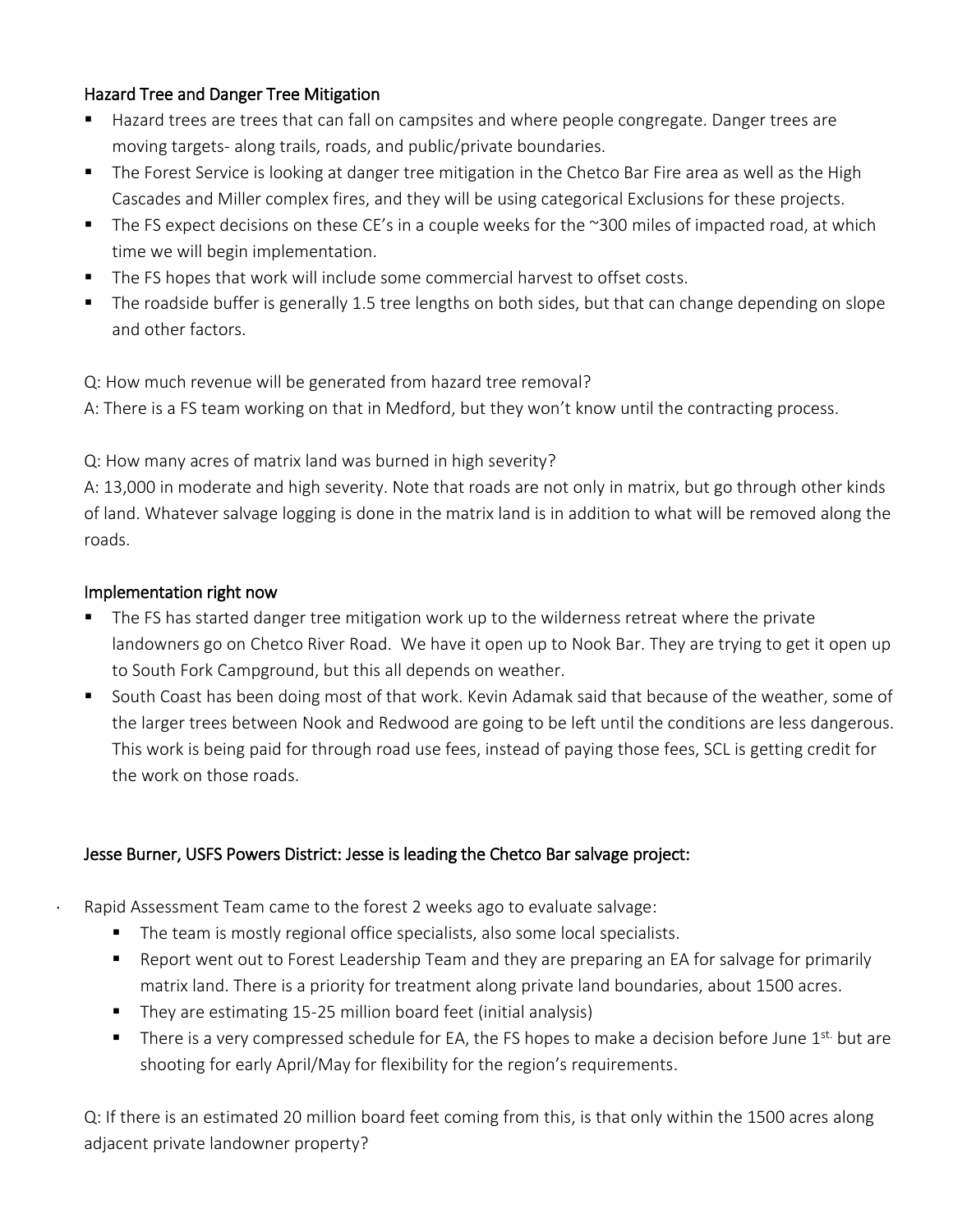A: Yes, but this is still a work in progress. This is out of the 13,000 acres of moderate to high intensity loss. Q: Why are we limiting the scope so much this early in the process?

A: Time is a limiting factor. We want to keep it focused for it to be successful. The wood is going to start deteriorating. Doing work to closer to private boundaries will help with fuels reduction. The more complexity you add; the more time it takes. We want a decision in a timely manner.

Q: Is the limiting factor how much work needs to get done or is it how likely it is going to be challenged in court?

A: More about amount of take it will take to get through the analysis. More complexity means more time it takes to do the analysis.

Q: Is it the lack of capacity in the personnel to get the work done?

A: It's about complexity of the project. We have made it the number 1 project for the forest. We are doing outreach to help cover 2 out of the 10 positions on the team. It's not about capacity. On that note, effective today, the FS is moving forward on the team for the EA. It's going to be a focused proposed action.

Q: How much time do the timber companies have to make use of this timber?

A: A year and a half. We have to log it by next summer or else we will be in trouble.

April 30th is the FS's aggressive timeline for a decision. Realistically it is going to bleed into May. The Regional Forester gave a deadline of June. The FS can't let out contracts before any decisions are made.

## Round Table on Chetco Bar Salvage Concerns:

- Joe Bush: My main concerns are that a lot of this wood can be utilized to help the local economy, but my other concern is the protection of the water, in particular run-off and protection of fish.
- Jim Sealy: 1500 out of 13,000 acres seems like a small target. What does complexity in this case mean?

Action Item: The Forest Service can make a list about what it means to take on more acres. This would not be an all-inclusive list. Factors that can add to complexity can be things such as access or logging systems.

• Gary Grotrian: As a private citizen and member of the watershed council, I'd like to see salvage logging done with as little impact on the watershed as possible. Q: Where are these 1500 acres primarily located? A: The FS is working on this in their analysis.

• Kelly: To give an example of complexity: Easy logging is based on whether there are roads or access there already. Fuels reduction doesn't usually get litigated, but when they are talking about building roads into a road-less area, you are going to start running into litigation, so that's an example of how complexity is added. I also believe salvage is a good thing, and can help economy, but let's do it in areas where there is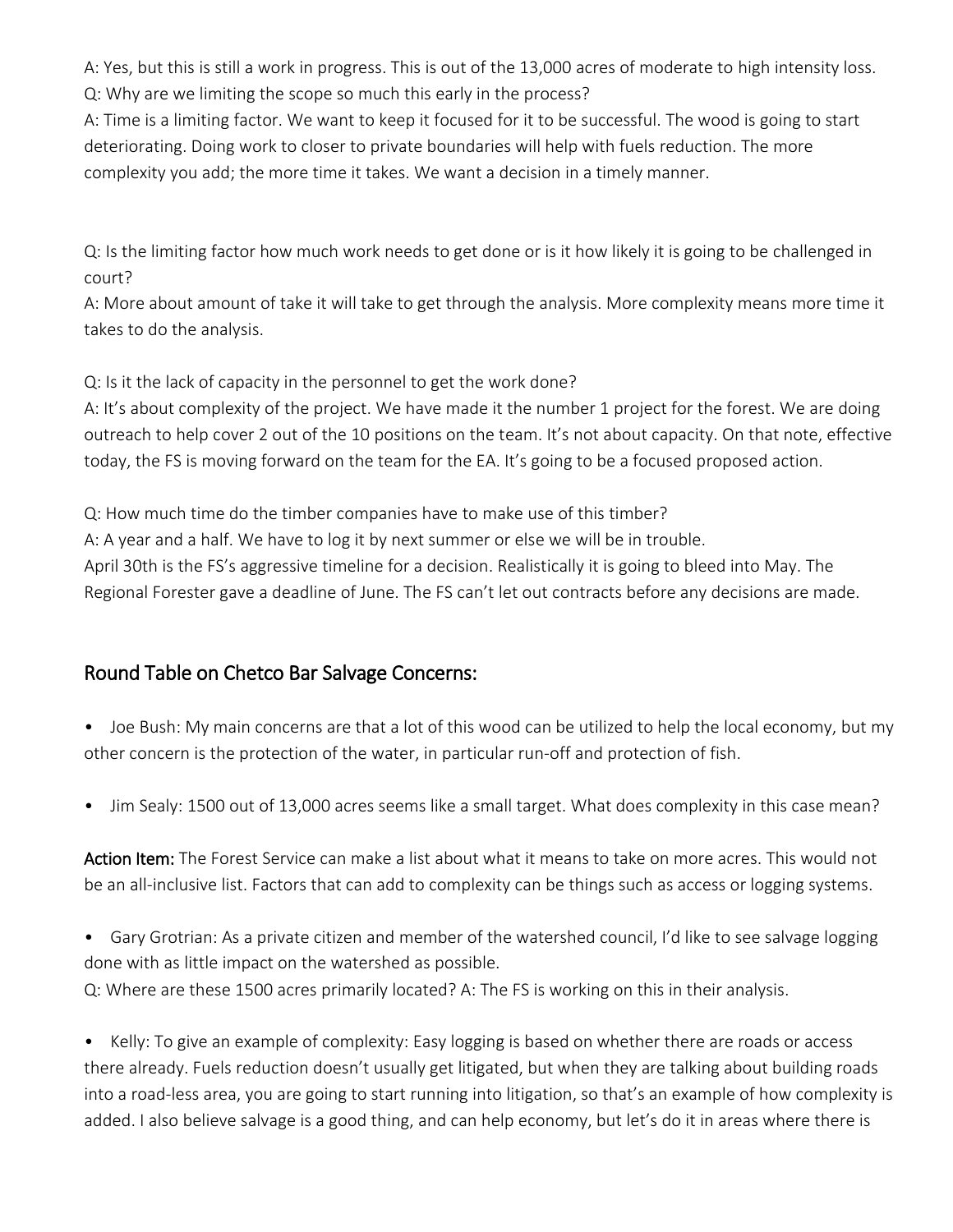already access and roads. I am concerned about impacts to the watershed. Roads are the main cause of erosion in our watershed.

• Rich Nawa: Roads are the biggest issue for fish post fire. The problem is that there is a lot of deferred maintenance on Gold Beach's infrastructure. The culverts are in bad shape, and we need to storm proof these roads before the winter. If we don't get the roads right, it doesn't matter how you log because the fish will be trouble.

Question-Kendal: What roads need to be prioritized?

• Rich: After the Biscuit Fire, the Pacific Rivers Council did an analysis of roads in the Biscuit Fire area. There are a lot of roads in the Gold Beach District that aren't there anymore, they are falling in the creek. *(Link to this study: [http://pacificrivers.org/wp-content/uploads/2015/10/PRC-RES-Final-Biscuit-PWA-](http://pacificrivers.org/wp-content/uploads/2015/10/PRC-RES-Final-Biscuit-PWA-Report.pdf)[Report.pdf\)](http://pacificrivers.org/wp-content/uploads/2015/10/PRC-RES-Final-Biscuit-PWA-Report.pdf)*

• Mike Miller: I have concern on the 1500 out of 13,000 acres. We don't have the data to make an informed decision. We need to monitor high severity areas on a map so we can make that decision. To just limit it to matrix, then to the boundary, there are a lot of LSR and existing plantations and you can drive to the landing where they just recently thinned it. I have a hard time understanding limiting it from the beginning. I also have concern on addressing future fuel break needs on the ridge so you can prevent or be prepared for this to occur again in 15 years.

 Tina: To address why we're going into the matrix instead of LSR: The Rapid Assessment Team said that if we do anything in LSR we have to get approval from the LSR work group. We have done that on 2 projects and it has taken months. So that is not a quick process. If we want to get done by June  $1<sup>st</sup>$ , we can't go into LSR.

• Kevin Adamak: Time is of the essence. Keep it simple, break out where you can get it done the fastest, maybe don't start with all 1300 acres by June  $1<sup>st</sup>$ , start with 500 acres by March  $1<sup>st</sup>$ . It would be ideal to start operations by the summer because small matrix type timber won't be worth anything in three years. So no matter what type of contract you have, you won't have value in it.

• Frank Burris: The BAER report said that there were no attempts to slow down erosion, and Emergency land treatments were not recommended because treatment only reduces erosion by 50%. To me 50% is a significant amount to reduce erosion and some research shows that mulching can reduce erosion by up to 90% depending on the amount of material that's put on the soil.

I am part of the economic recovery council. I propose that we put the burden back on the state to pay erosion control. My research shows that mulch and forest mulch is the best way to do erosion control. It makes sense if we are doing salvage logging and removing material alongside of roads, we use that material to mulch that material then return it to the forest floor to reduce erosion. My proposal suggests that we pick areas with the steepest slopes, highest fire burn intensity, and most erodible soils and treat the top 20% with mulch. I've looked into the numbers for that and its going to cost us between \$2000-3000 an acre. This will be expensive but we need to solve the sediment problem in the Chetco River. The reason the FS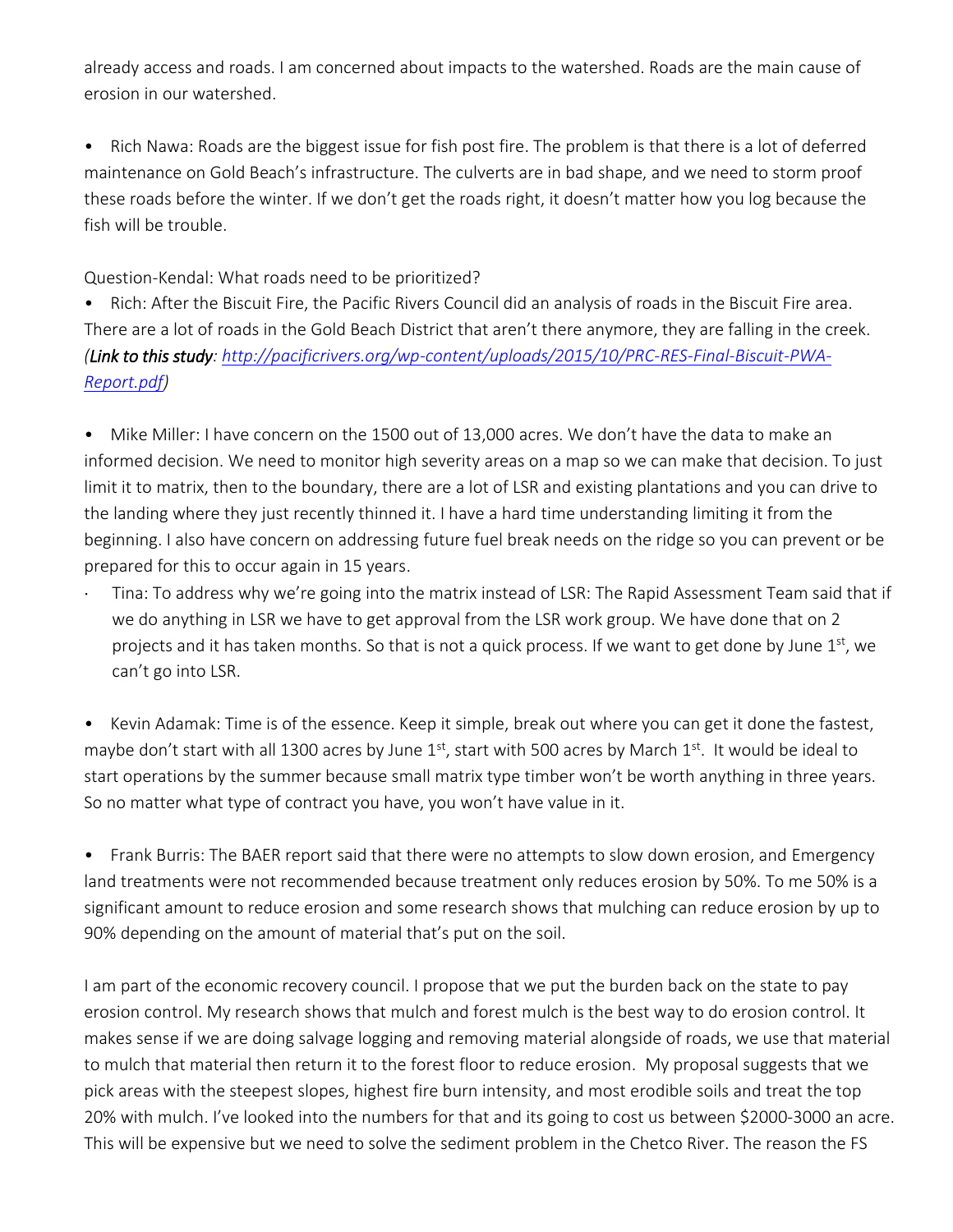chose not to do erosion is they said downstream forest service values at risk do not justify treatment costs (from the BAER report) But if you start adding fish in as a value on the Chetco River, that is a fallacious argument.

### Rep David Brock Smith:

The downstream values are also important to Brookings Harbor and the costs to dredge that port are enormous. We've seen from the Biscuit Fire, the sediment that has come down but the bulk of the pulse of the sediment that came from the Biscuit Fire didn't come for two years. Then there was another pulse that came 10 years later, assuming that as the trees deteriorated the root structure released more aggregate that was stored up.

◦ Brookings was 5 miles away from the edge of the fire. We are in a situation where we are far closer to the WUI than ever before. If we don't mitigate fuel loads, we will have the chetco effect again, especially when you add SOD to the mix. Having these fuel loads so close to the city is unacceptable. We need to harvest what we can within the two years before it isn't worth anything. Then its costing you to clean it up rather than generating the revenue to clean it up.

Lily Miller: I would say that ORRECs main interest with post-fire is going to be education and citizen science. We are interested in getting some education to the kids about fire and post fire issues such as erosion and vegetation. I'm open to hearing thoughts on education and citizen science that we can bring up later on.

Theresa Bird: We would like to see the post-fire logging focus on roadside areas and matrix. Our other concerns are how many snags are going to be cut and in what areas and maybe that should focus on fire breaks or keep them in riparian areas for shade. As far as erosion control I'm wondering if we can focus on culvert repair; that's a big danger to the fish habitat. Another question might be if there are other restoration plans that are being talked about such as replanting and what that might look like versus allowing for natural regeneration. Also, I am wondering if there are defensible space programs already in place and if the collaborative could work with landowners that are already on that urban wildland interface. It will be important to find ways to keep fuel reduction and fire preparedness around that boundary line of private land.

Cathy Bounds: The BLM is working on emergency stabilization right now. Our burn area is interspersed with south coast lumber on the Chetco and Pistol area. For emergency stabilization, our BAER report was released and we applied for money, we got a pretty good chunk of money this first quarter to start. One of the things we are jumping on right now is the culvert replacement. We have eleven culverts identified that need to be replaced and we will be working with South Coast Lumber to make sure we don't interrupt their schedule of hauling. We also received money to do about 370 acres of planting for the Coho salmon and murrelet and owl. We also received money to put up warning signs which we are doing right now. Our second phase would be doing noxious weed monitoring for emergency stabilization and trying to hit those as quickly as possible.

In the longer-term, we are looking at planting 3000 acres, primarily Douglas fir. There are some other restoration projects. Our BAER report didn't include any soil stabilization measures for the emergency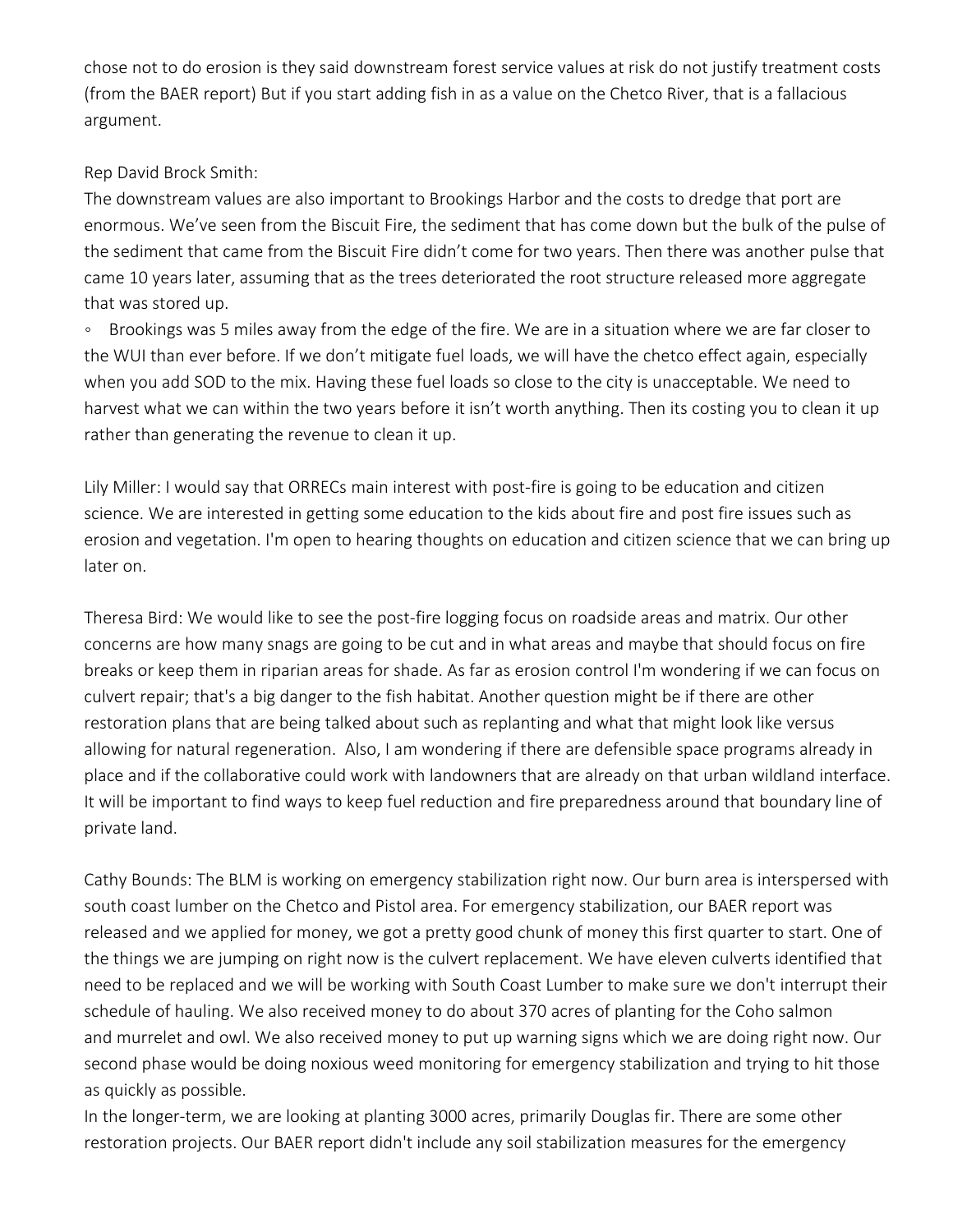stabilization. So we didn't receive any funding for that. Our hydrologists and fisheries biologists are out there taking a look at some of the stream inception points right now to see what we might need to do to litigate that, and our district manager is asking for money to perhaps cover that. The BAER team suggested that we keep it simple to get approved for funding and get work done on the ground.

As far as the salvage, our foresters have determined about 1200 acres could be salvaged. In order to get it done quickly, if we're going to do categorical exclusion, we'd be looking at doing 250 acres through that NEPA process as quickly as possible. That only allows about half a mile of road construction so access is going to be our biggest obstacle. We are also currently consulting with Fish and Wildlife because last year we had two new pairs of spotted owls in the burned area so they are looking at habitat to see if there are any remnant pieces left that they can utilize, or have we lost the habitat completely, and can get their buy in for doing more salvage. The total area that BLM managed was 6,500 acres. Our public affairs officer put together something for our state director and I can post that on our site. It lays out BLM efforts so far and where we are.

### Strategy Moving Forward:

*Forest Service Ask:* In a letter, state what you the group does support and where there is agreement so that when the scoping letter comes out, the group can immediately respond.

The Forest Service is not going to go into LSR and wilderness, and feel context wise that a lot of the issues are already addressed at a landscape level.

The group agreed to create a document that would capture the spectrum of agreement within the collaborative and inform a comment letter that would be submitted during the public comment period.

### Guidelines for the Document:

 The scope of the letter and conversations will be limited to the matrix lands and harvest land base within the 13000 acres. There isn't going to be any discussion of doing any LSR outside of that. This will focus entirely on the Chetco Bar Fire and the Forest Service Project. The document will be topic specific.

### Topics:

- What areas are off limits regarding salvage?
- Roads (Health and development)
- Roads (Access)
- Riparian Areas (Erosion and Water Quality)
- Culverts: replacement and improvements
- Watershed health and Riparian Structure
- Planning for future fire management and fuel treatments
- Actual prescriptions: (ex: cutting green trees along with dead trees)
- Sudden Oak Death
- Monitoring recommendations
- Focus areas/miscellaneous categories.